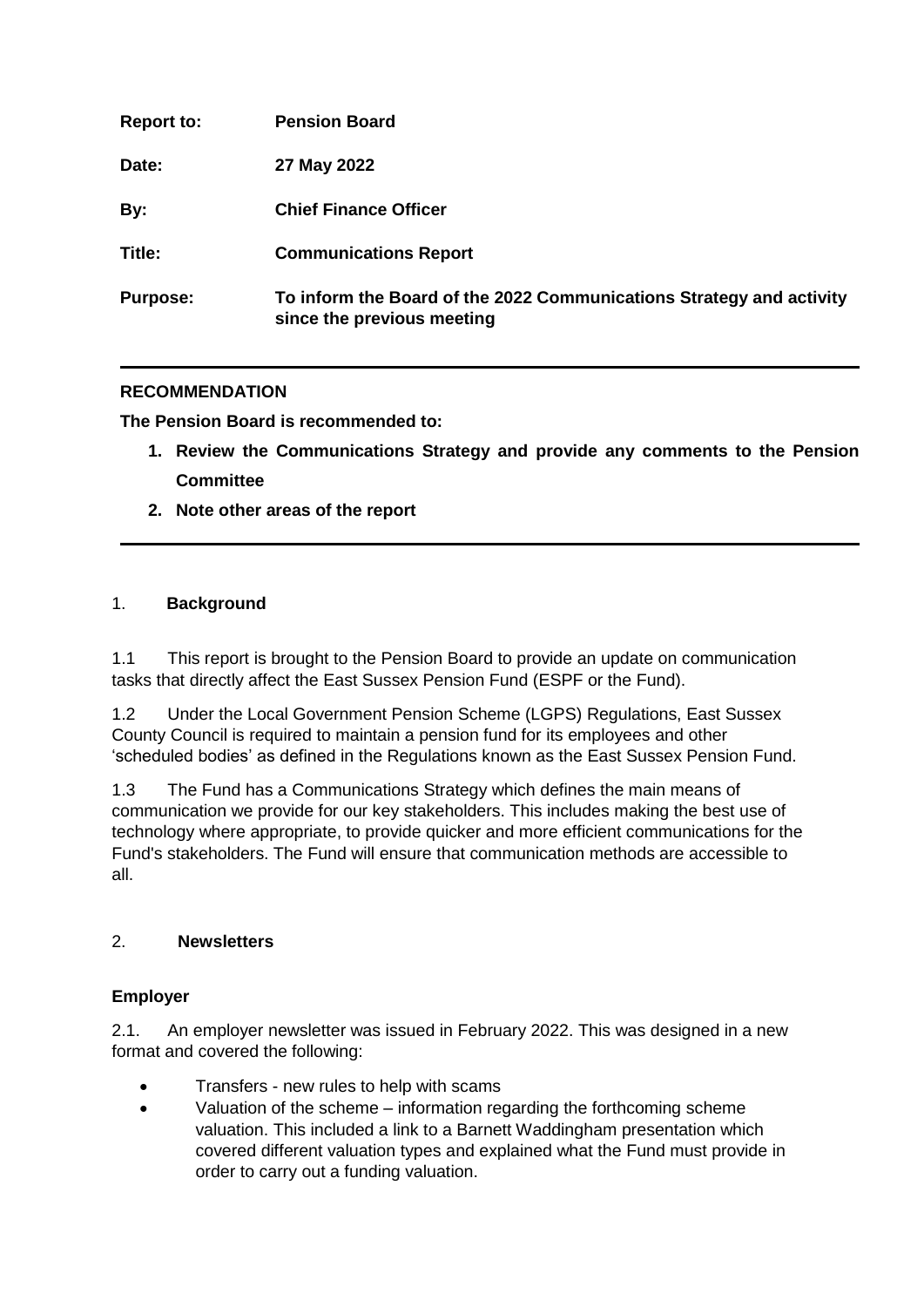- McCloud judgement update
- i-Connect making employers aware that we created some supplementary guidance for employers on specification requirements and data items that must be submitted via i-Connect
- Employer forum 2021 feedback and links
- A reminder to employers about their responsibilities regarding contributions
- Member self-service promoting awareness and the importance for employers to promote this feature to their employees
- TUPE transfers admission process
- Employee contribution levels 2022/23

### **Active members**

2.2 A newsletter for active members was issued on 13 April 2022. This was produced in a digitally focussed format with the email issued to members directing them to a webpage where the newsletter was held online. In addition, there were designed and text-only versions for members who preferred alternative formats. This newsletter focussed on the following areas:

- Member Self-Service a system which provides 24-hour online access to your pension.
- Pension scams Find out how to spot, avoid and report pension scams.
- Member survey coming soon Are we getting things right?
- Lifetime allowance a reminder to notify HMRC if lifetime allowance protection is lost.
- Contributions levels From April 2022 employee contribution salary bandings will change.
- Top up your retirement savings pay extra now to boost income in later life.
- Expression of wish Looking after loved ones.
- New LGPS member website launched new brand, new website.
- ESPF website a great source of information for members of the LGPS.
- Glossary ever been confused by pensions jargon…let us help.
- Privacy notice Find out how we use your personal data.
- McCloud judgement An update.
- Getting in touch a reminder of how to contact us for support.

2.3. All newsletters now sit on the respective pages of website, promoted via web call outs/banners. They are also available via the Resources menu of the website. The active newsletter page on the website was easily our most visited page with 3,839 visits.

#### **Pensioners**

2.4. The Pensioner newsletter was issued in the second week of May 2022.

## **3. Website**

3.1 Over the last few months, a lot of work has been done to refine the content that sits on the website including:

 Home page – video content added, superfluous content removed, LGPS website promotion, glossary added, data protection content refined,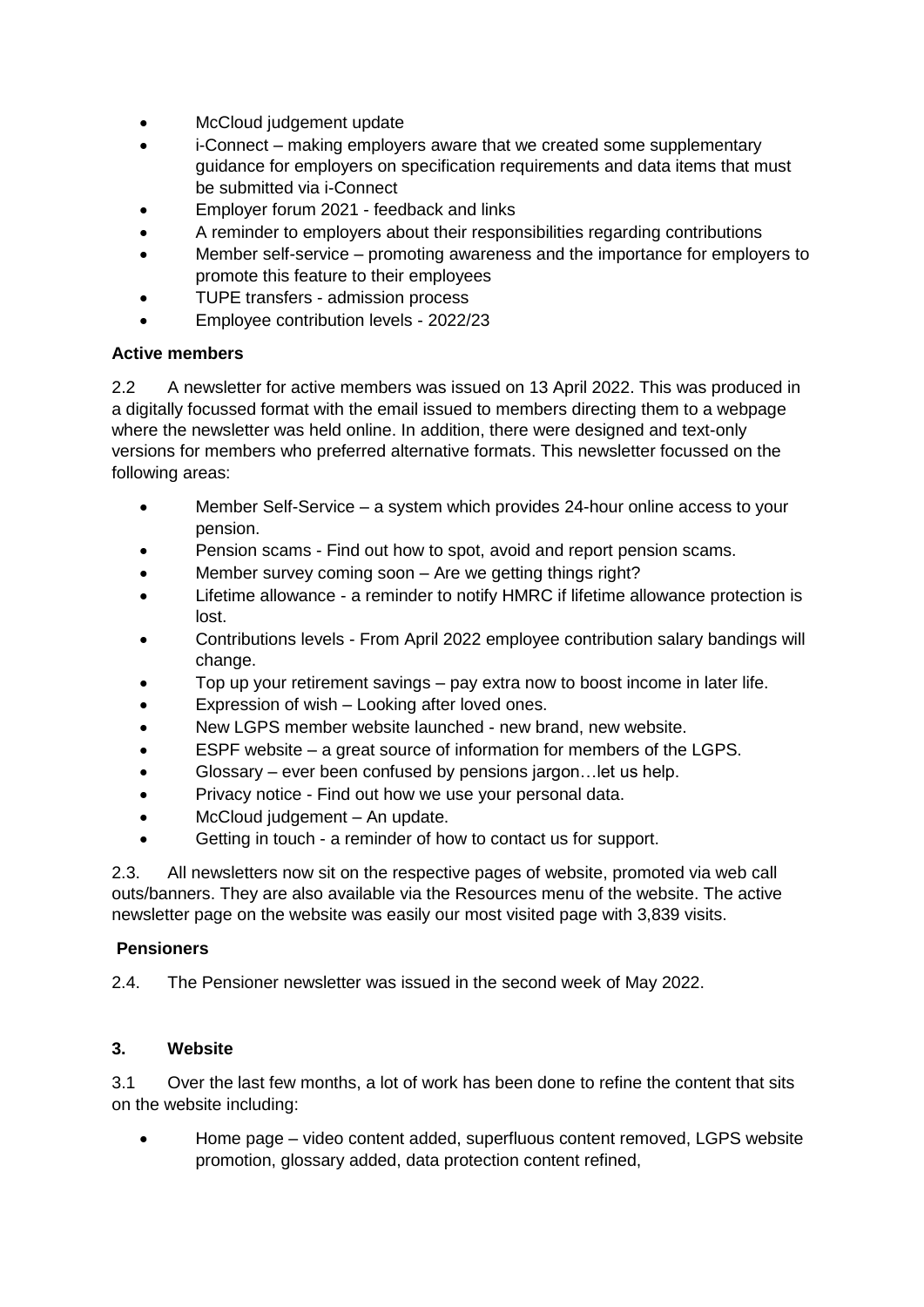- LGPS Fund of the year promotion via banner and sub-page detailing fund achievements
- Newsletter active member newsletter now built as a web-enabled newsletter
- Resources Documents now categorised, set out alphabetically, old information removed
- Surveys Employer and active member survey promoted via respective webpages
- Investment brand new content including the importance of investment, how do we invest, Access pool, responsible investment, stewardship code and asset allocation and performance. This content seeks to provide a good overview of the work the Fund had done with investment with more detail available if required.

3.2. The Fund are working with Hyman Robertson to build a website dashboard that will allow us to track website visits, most viewed pages, dwell time on pages, how visitors have ended up on the site, new visitors etc.

## **4. Surveys**

4.1 Surveys have issued to both the employer and active member surveys for 2022. The surveys were reviewed updated and agreed by members of the Communications working group. These surveys end in May and feedback will be compiled for a future meeting of the Communications working group and help set the work plan for teams across the Fund.

# **Employer**

4.2 The employer survey runs from 7 April 2022 to 5 May 2022. Unfortunately, the response rate had been low despite the best efforts of the fund. Only 11 employers have taken the survey to date (3 May 2022). A full analysis of the results will be published once the survey has closed.

## **Active member**

4.3 The active member survey ran from 12 April 2022 to 10 May 2022. We have had over 1,000 members complete the survey. A full analysis of the results will be published once the analysis has been completed.

# **5. 2022 Communications Strategy**

5.1 The 2022 Communications Strategy has now been drafted and a copy is attached in Appendix 1. This has been reviewed and amended by Fund officers and the Communications Working Group. The Board are asked to note this strategy in advance of approval at Pension Committee.

5.2 Changes made to the Communications Strategy from the prior approved version include:

- The look and feel have been refreshed through a combination of brand and imagery.
- Wording has been simplified where appropriate.